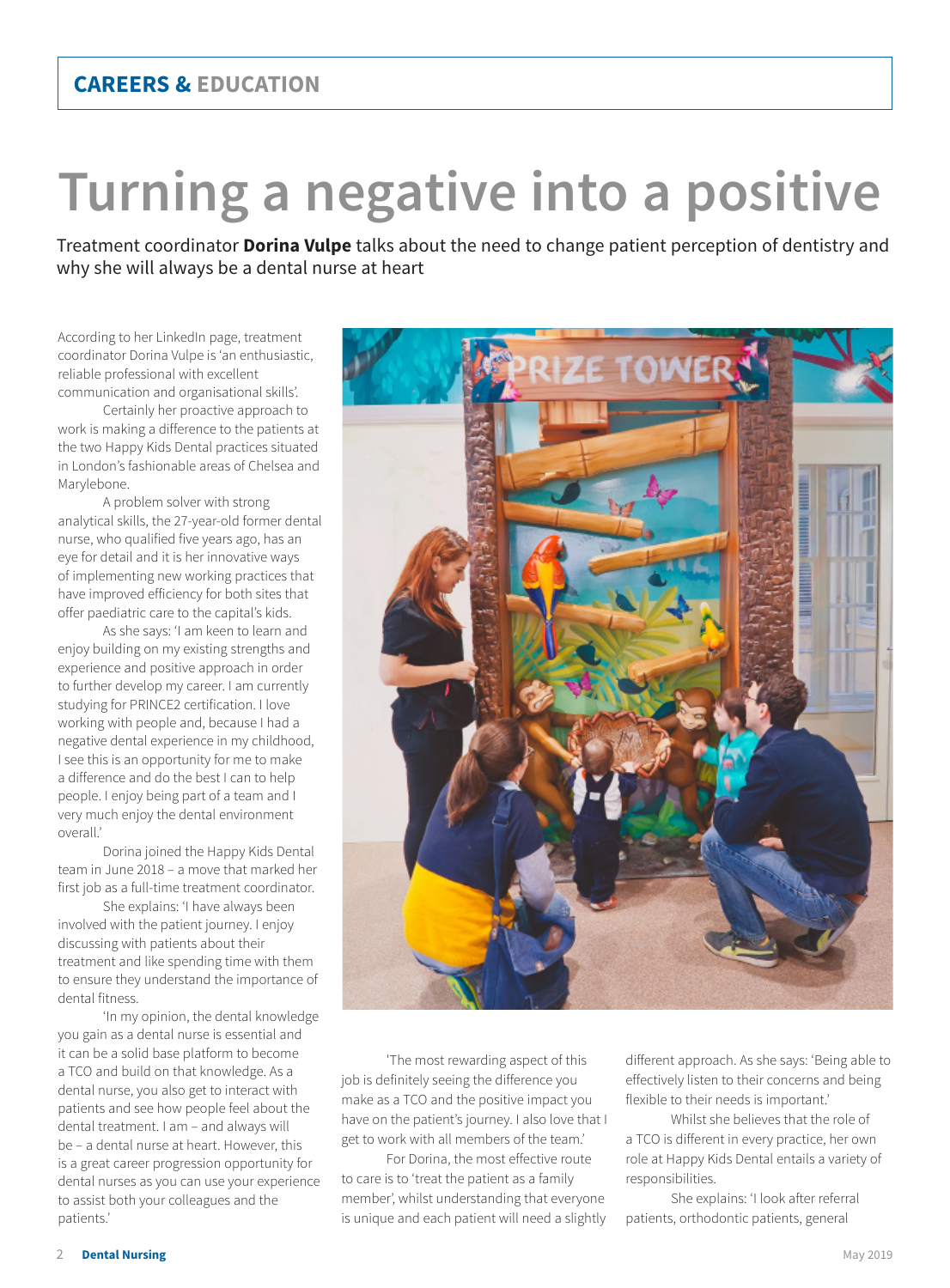## **CAREERS & EDUCATION**

anaesthesia patients and I assist all members of the team by liaising with different specialists for patients who require a multidisciplinary approach to make sure we provide the highest standards of patient care.'

The business may only be in its infancy, but is already a multi award-winner, and Dorina cites the team's attention to detail, the continuous specialist care and great teamwork as contributing to its successes. She says: 'We are all very passionate about what we do and we are all very proud of what we have achieved as a team.'

To succeed as a dental nurse, she believes being an organised team player with enthusiasm and work flexibility should dovetail with existing clinical skills but, most importantly, she says, 'you have to be a people person to be able to build a rapport with patients'.

Her teacher had a positive influence on her whilst qualifying as a dental nurse, and the people from the dental practices with whom she has worked during the last four years have helped her grow and develop.

Mentoring has therefore played a key role in her career development. She explains: 'It has been absolutely essential. For a short while, I was lucky to have a lovely teacher, Deepa, while I was studying dental. The dentists I have worked with throughout the years have always shared their knowledge with me and encouraged me to follow my dreams. My teacher, Edita, who mentored me through the care coordinator course, has been absolutely amazing – she too has been supportive and flexible to suit my needs. She is an inspiration.'

Dorina believes good communication is essential for great team



working – 'I truly believe that this role can only achieve its maximum potential with good communication. The role of the treatment coordinator includes all members of the team so the success of a treatment coordinator also depends on the environment in which you work.'

Her final key essentials, however, are far more tangible – 'I cannot see myself working without my "to do" lists, Excel spreadsheets, email tasks and, definitely, my trustworthy notebook.'

#### **The good, the bad – and the necessary**

The **best reward** for me is seeing the difference in the patient's journey. We treat many anxious patients and it is great to see how they feel more comfortable in our practice with every visit. We create a close relationship with them and their parents.

The **most common challenge** that we deal with is the perception about dentistry. Prevention is very important, so part of my role is to make sure parents and children are aware of the key oral health messages. We aim to make a dental visit a pleasant experience and, to that end, try to involve children in their care.

**Know your strengths.** Most importantly, you need to believe in yourself. You must be willing to go the extra mile. Try to learn as much as possible about the different treatments available at your current practice. It can take a little while to get there but it is so rewarding! Since this is a relatively new role in the industry, I have found that there is little guidance for a TCO, so you have to be patient. I think the role as a dental nurse is changing for the better and it will have a more rounded, clearer career path in the near future. I have not been qualified for a very long time as a dental nurse. However, I can see how things have changed. The role is requiring now to be much more involved in patient care and there are more career progression possibilities.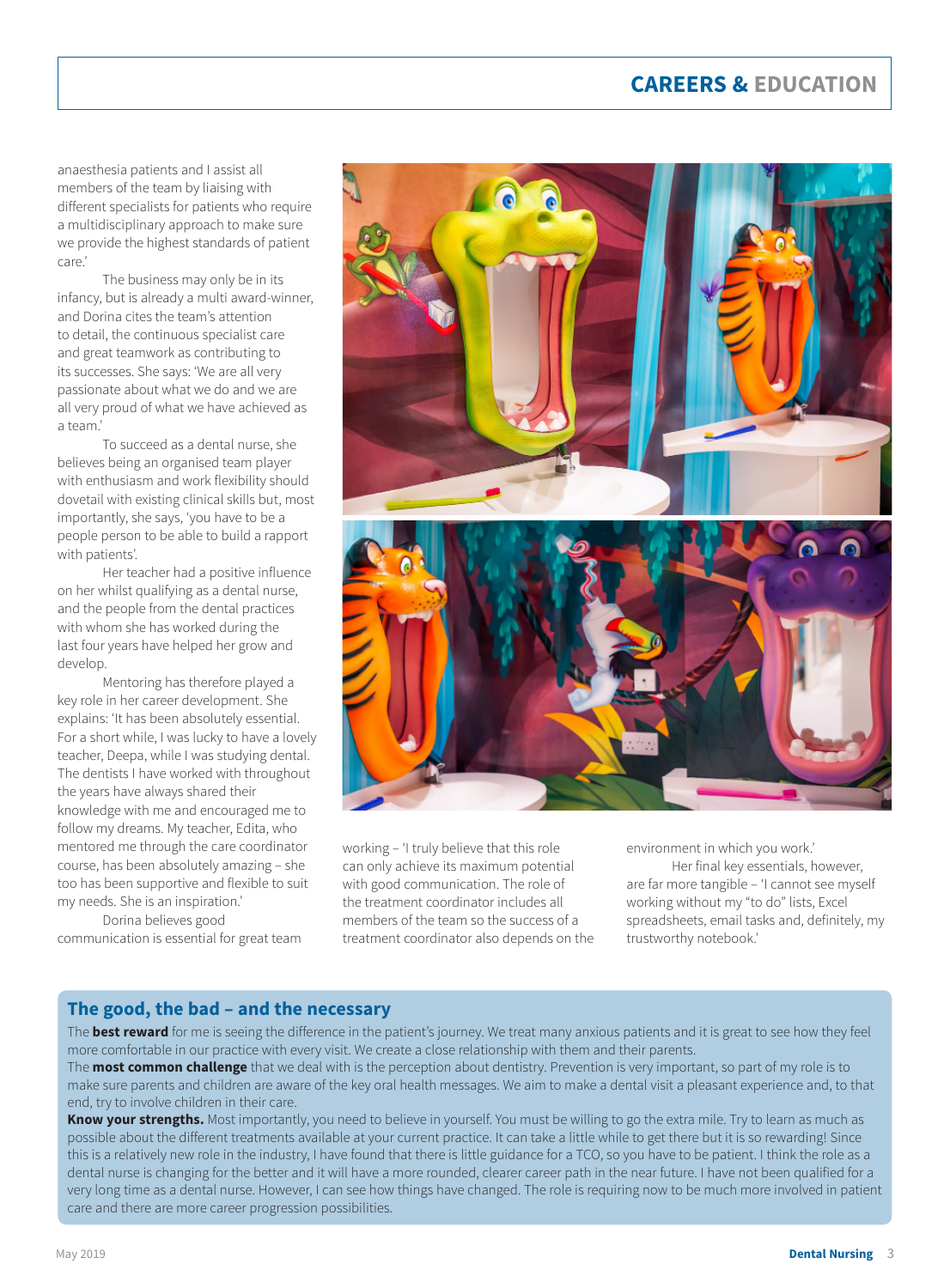## **CAREERS & EDUCATION**

#### **Happy Kids Dental – getting out and about**



Helene Schirmer is one of the practice's dual qualified dental hygienists and therapists and regularly takes the key oral health messages out on the road to local schools and nurseries with other team members in the form of 'entertaining and fun free workshops'.

Here, she explains why this approach can make a difference.

#### **You have created 'entertaining and fun free workshops for local schools, promoting the benefits of healthy habits for children'. How have these been received? What age range are you hoping to reach?**

It takes an innovative practice to discover that some of its best dentistry is delivered outside the four walls of its surgeries. Our sessions tend to focus on nursery and primary school-age children, as it's important to start good habits early.

Developing a good oral hygiene routine and diet, with regular trips to the dentist starting at an early age, is really important in maintaining good oral health and preventing problems. It is a concern that tooth decay remains the number one reason why children (aged 5-9) are admitted to

hospital. We firmly believe that education is key to preventing problems, which is why we visit local schools and promote the benefits of healthy habits for children, tailoring our sessions to what best suits the age group and school.

For younger nursery age children, we have two clinicians visit and do a fun workshop where we learn through play, with fancy dress, a puppet and stories. Pupils dress up as the dental team and teeth, learning about visiting the dentist and dispelling the notion that visiting the dentist is anything to be afraid of. The pupils also learn about how to brush correctly and also about healthy foods and drinks, as well as the importance of these healthy habits.

For older primary school children we have our show, with a clinician and two actors playing the Tooth Wizard and Plaque Man. The show is also a journey talking about healthy habits, such as effective plaque control, a healthy balanced diet and visiting the dentist regularly. The Tooth Wizard is very much the children's hero by the end of the show – but our villain, Plaque Man, is always a favourite with the children! We also do workshops for year 6 children that focuses on a more in-depth look at correct brushing technique and the impact of poor oral health habits.

The sessions are always incredibly well received by the pupils and teachers, and we've also heard some great reviews from parents who have subsequently brought their children to the practice.

We had a mum bring in her child recently and he had previously been terrified about visiting the dentist, but he begged her to visit our practice after attending one of our workshops – and he was so incredibly happy with his dental experience with us.

## **You regularly visit nurseries in and around your practices. How key are these workshops when encouraging better oral health care, better eating and a regular visit to see you?**

We feel our oral health promotion visits are key in encouraging better oral health care, healthier eating habits and raising awareness of the importance of regular dental visits. Recent NHS statistics show that more than 40% of children in England did not see a dentist last year, and recent Public Health England guidance said that although oral health is improving in England almost a quarter (24.7%) of five year olds have tooth decay, so one in four children will have tooth